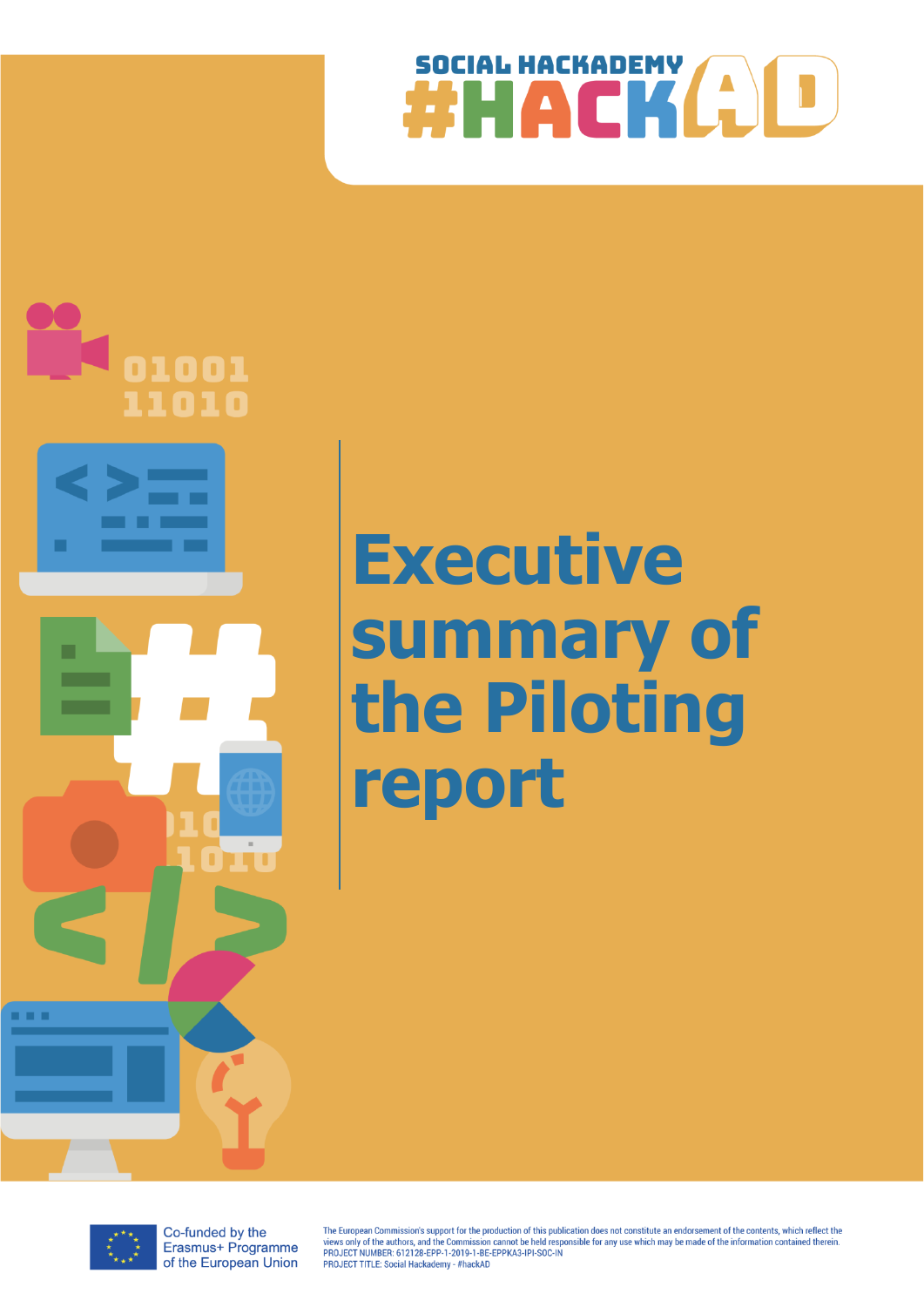



# **Executive summary of the piloting report**

## **ABOUT THE PROJECT**

The #hackAD piloting phase represents the final stage of a KA3 Erasmus+ project financed in 2019 with the framework of the call "Social inclusion and common values: the contribution in the field of education and training".

The project aimed at transferring and scaling-up a good practice, the Social Hackathon Umbria, implemented by one of the partners since 2016, which promotes the development of digital skills for young people and their involvement in project based activities for the co-creation of digital solutions to societal challenges.

In particular, the partners of #hackAD have cooperated for the design of three courses outlines on Web Design, Graphic and Visual design and Mobile App Development, as well as guidelines and toolkits for trainers who want to adapt and implement the good practice at local level.

All trainers engaged to carry out the three courses have taken part in three online preparatory workshops where they have discussed on the best strategies for reaching disadvantaged youths and actively involve them in the co-creation labs and hackathons, how to use the platform and toolkit developed by the project partners and how to plan and implement the trainings effectively by ensure the active involvement of Civil Society Organisations.

Each country chose different duration for the course, according to their selected trainers' suggestion and methodology and their target learners. Including all the three course Italy totally held 68 hours of training, while Croatia 105, Greece 80 and France 188.



Chart 1 - N. of participants enrolled in training coures in partner countries



Co-funded by the Erasmus+ Programme of the European Union The European Commission's support for the production of this publication does not constitute an endorsement of the contents, which reflect the views only of the authors, and the Commission cannot be held responsible for any use which may be made of the information contained therein PROJECT NUMBER: 612128-EPP-1-2019-1-BE-EPPKA3-IPI-SOC-IN PROJECT TITLE: Social Hackademy - #hackAD